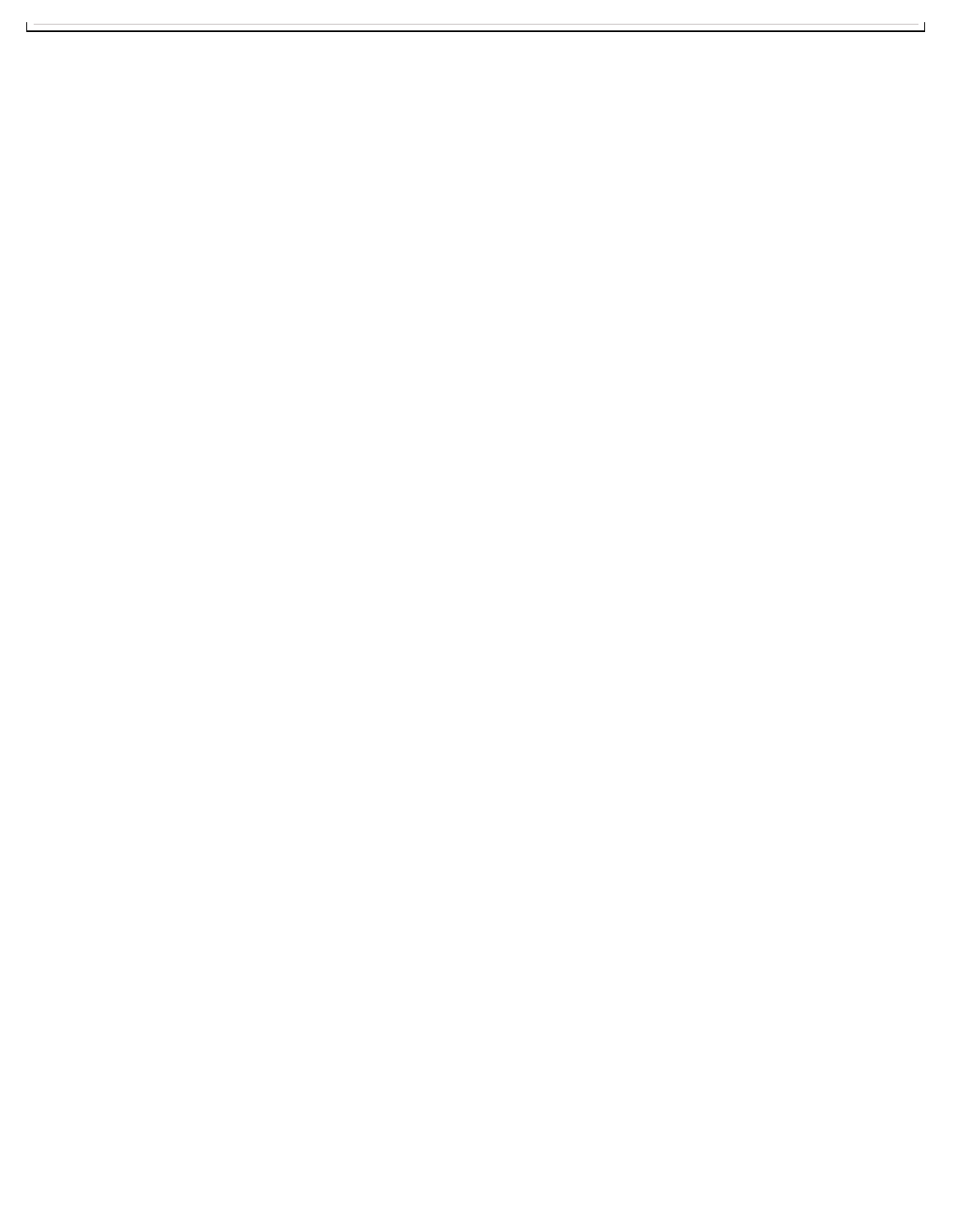

# **Contract**

# **Contract No:** GEMC-511687762193555

**Generated Date:** 19-Mar-2022

|           | <b>Organisation Details</b>                                                                                                                  |                                                                          |                                                                                              | <b>Buyer Details</b>                                                                                        |              |                             |                                                        |             |                                                           |
|-----------|----------------------------------------------------------------------------------------------------------------------------------------------|--------------------------------------------------------------------------|----------------------------------------------------------------------------------------------|-------------------------------------------------------------------------------------------------------------|--------------|-----------------------------|--------------------------------------------------------|-------------|-----------------------------------------------------------|
| Type:     | <b>Central Government</b><br>Ministry:<br>Ministry of Agriculture and Farmers Welfare                                                        |                                                                          |                                                                                              | Designation:                                                                                                |              | <b>UDC</b><br>0581-2971809- |                                                        |             |                                                           |
|           |                                                                                                                                              |                                                                          |                                                                                              | Email ID:                                                                                                   | Contact No.: |                             | buycon120.icari.up@gembuyer.in                         |             |                                                           |
|           | Department:<br>Department of Agricultural Research and Education (DARE)<br>Organisation Name: Indian Council of Agricultural Research (ICAR) |                                                                          |                                                                                              | GSTIN:                                                                                                      |              | 09AAALI0362D1DR             |                                                        |             |                                                           |
|           | Office Zone:                                                                                                                                 | Icar-central Avian Research Institute, Izatnagar                         |                                                                                              | Address:                                                                                                    |              |                             | Central Avian Research Institute, Izatnagar, Bareilly, |             |                                                           |
|           |                                                                                                                                              |                                                                          |                                                                                              |                                                                                                             |              |                             | BAREILLY, UTTAR PRADESH-243122, India                  |             |                                                           |
|           |                                                                                                                                              | <b>Financial Approval Detail</b>                                         |                                                                                              | <b>Paying Authority Details</b>                                                                             |              |                             |                                                        |             |                                                           |
|           | IFD Concurrence:                                                                                                                             |                                                                          | No                                                                                           | Payment Mode:                                                                                               |              | Offline                     |                                                        |             |                                                           |
|           |                                                                                                                                              | Designation of Administrative Approval:                                  | Director                                                                                     | Designation:                                                                                                |              |                             | Assistant Finance and Accounts Officer                 |             |                                                           |
|           |                                                                                                                                              | Designation of Financial Approval:                                       | Director                                                                                     | Email ID:                                                                                                   |              | kailash.chand@icar.gov.in   |                                                        |             |                                                           |
|           |                                                                                                                                              |                                                                          |                                                                                              | GSTIN:<br>N                                                                                                 |              |                             |                                                        |             |                                                           |
|           |                                                                                                                                              |                                                                          |                                                                                              | Central Avian Research Institute, Izatnagar, Bareilly,<br>Address:<br>BAREILLY, UTTAR PRADESH-243122, India |              |                             |                                                        |             |                                                           |
|           |                                                                                                                                              |                                                                          |                                                                                              |                                                                                                             |              |                             |                                                        |             |                                                           |
|           | <b>Seller Details</b>                                                                                                                        |                                                                          |                                                                                              |                                                                                                             |              |                             |                                                        |             |                                                           |
|           | GeM Seller ID:                                                                                                                               |                                                                          | 7AF8190000749770                                                                             |                                                                                                             |              |                             |                                                        |             |                                                           |
|           | Company Name:                                                                                                                                |                                                                          | Kaushal Devidas Harpalani                                                                    |                                                                                                             |              |                             |                                                        |             |                                                           |
|           | Contact No.:                                                                                                                                 |                                                                          | 09724332075                                                                                  |                                                                                                             |              |                             |                                                        |             |                                                           |
| Email ID: |                                                                                                                                              |                                                                          | hplaniassociates@gmail.com                                                                   |                                                                                                             |              |                             |                                                        |             |                                                           |
| Address:  |                                                                                                                                              |                                                                          | 50, BHAGWATI PARK SOCIETY, OPP. GEET GOVIND FLATS, HONEY PARK ROAD, ADAJAN, SURAT,           |                                                                                                             |              |                             |                                                        |             |                                                           |
|           |                                                                                                                                              |                                                                          | Surat, GUJARAT-395009, -                                                                     |                                                                                                             |              |                             |                                                        |             |                                                           |
|           | MSME verified:<br><b>MSME Registration number:</b>                                                                                           |                                                                          | No                                                                                           |                                                                                                             |              |                             |                                                        |             |                                                           |
| GSTIN:    |                                                                                                                                              |                                                                          | 24AEDPH5642E1ZX                                                                              |                                                                                                             |              |                             |                                                        |             |                                                           |
|           |                                                                                                                                              |                                                                          | *GST / Tax invoice to be raised in the name of - Consignee                                   |                                                                                                             |              |                             |                                                        |             |                                                           |
|           |                                                                                                                                              |                                                                          |                                                                                              |                                                                                                             |              |                             |                                                        |             |                                                           |
|           | <b>Product Details</b>                                                                                                                       |                                                                          |                                                                                              |                                                                                                             |              |                             |                                                        |             |                                                           |
| #         |                                                                                                                                              | <b>Item Description</b>                                                  |                                                                                              | Ordered<br>Quantity                                                                                         | Unit         | <b>Unit Price</b><br>(INR)  | <b>Tax Bifurcation</b><br>(INR)                        |             | <b>Price</b><br>(Inclusive<br>of all<br><b>Duties and</b> |
|           |                                                                                                                                              |                                                                          |                                                                                              |                                                                                                             |              |                             |                                                        |             | <b>Taxes in</b><br>INR)                                   |
|           |                                                                                                                                              |                                                                          | Product Name : SNS Particulate Respiratory Mask- FFP2 (N95) With expiratory                  |                                                                                                             |              |                             |                                                        |             |                                                           |
| valve     | <b>Brand: SNS</b>                                                                                                                            |                                                                          |                                                                                              |                                                                                                             |              |                             |                                                        |             |                                                           |
|           |                                                                                                                                              | <b>Brand Type: Registered Brand</b>                                      |                                                                                              |                                                                                                             |              |                             |                                                        |             |                                                           |
|           |                                                                                                                                              | Catalogue Status : OEM verified catalogue                                |                                                                                              |                                                                                                             |              |                             |                                                        |             |                                                           |
|           |                                                                                                                                              | Selling As : OEM verified Reseller                                       |                                                                                              | 10                                                                                                          | pieces       | 33.62                       | NA.                                                    |             | 336.2                                                     |
|           |                                                                                                                                              | Category Name & Quadrant : Particulate Respiratory Mask - FFP (IS: 9473: |                                                                                              |                                                                                                             |              |                             |                                                        |             |                                                           |
|           | 2002) (Q2)                                                                                                                                   |                                                                          |                                                                                              |                                                                                                             |              |                             |                                                        |             |                                                           |
|           |                                                                                                                                              | N95 FFP2 Double Respiratory Mask with Nose Pin                           |                                                                                              |                                                                                                             |              |                             |                                                        |             |                                                           |
|           | HSN not specified by seller                                                                                                                  |                                                                          |                                                                                              |                                                                                                             |              |                             |                                                        |             |                                                           |
|           | 336.2<br>Total Order Value (in INR)                                                                                                          |                                                                          |                                                                                              |                                                                                                             |              |                             |                                                        |             |                                                           |
|           |                                                                                                                                              |                                                                          |                                                                                              |                                                                                                             |              |                             |                                                        |             |                                                           |
|           | <b>Consignee Detail</b>                                                                                                                      |                                                                          |                                                                                              |                                                                                                             |              |                             |                                                        |             |                                                           |
| S.No      | Consignee                                                                                                                                    |                                                                          | Item                                                                                         |                                                                                                             | Lot<br>No.   | Quantity                    | <b>Delivery</b><br><b>Start After</b>                  |             | <b>Delivery To Be</b><br><b>Completed By</b>              |
|           | Designation: UDC                                                                                                                             |                                                                          |                                                                                              |                                                                                                             |              |                             |                                                        |             |                                                           |
|           | Email ID:                                                                                                                                    |                                                                          |                                                                                              |                                                                                                             |              |                             |                                                        |             |                                                           |
|           | Contact: 0581-2971809-                                                                                                                       | buycon120.icari.up@gembuyer.in                                           | SNS Particulate Respiratory Mask- FFP2 (N95)                                                 |                                                                                                             |              |                             |                                                        |             |                                                           |
| 1         |                                                                                                                                              | GSTIN: 09AAALI0362D1DR                                                   | With expiratory valve                                                                        |                                                                                                             |              | 10                          | 19-Mar-2022                                            | 03-Apr-2022 |                                                           |
|           |                                                                                                                                              | Address: Central Avian Research Institute,                               |                                                                                              |                                                                                                             |              |                             |                                                        |             |                                                           |
|           | Izatnagar, Bareilly,                                                                                                                         |                                                                          |                                                                                              |                                                                                                             |              |                             |                                                        |             |                                                           |
|           |                                                                                                                                              | BAREILLY, UTTAR PRADESH-243122, India                                    |                                                                                              |                                                                                                             |              |                             |                                                        |             |                                                           |
|           |                                                                                                                                              |                                                                          |                                                                                              |                                                                                                             |              |                             |                                                        |             |                                                           |
|           |                                                                                                                                              |                                                                          |                                                                                              |                                                                                                             |              |                             |                                                        |             |                                                           |
|           |                                                                                                                                              |                                                                          | Product Specification for SNS Particulate Respiratory Mask- FFP2 (N95) With expiratory valve |                                                                                                             |              |                             |                                                        |             |                                                           |
|           | Specification Sub-Spec                                                                                                                       |                                                                          |                                                                                              | Value                                                                                                       |              |                             |                                                        |             |                                                           |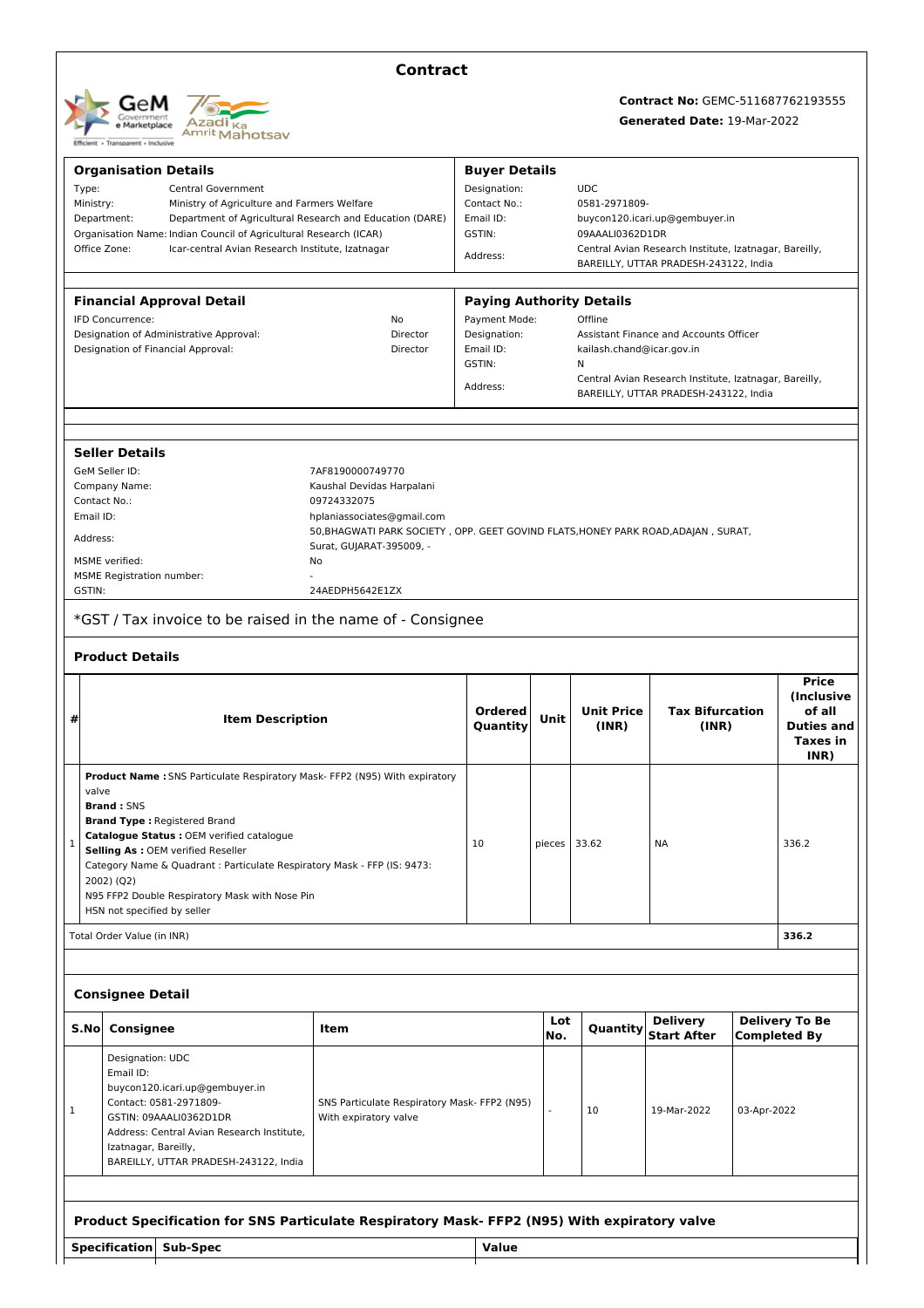|                                          | Product Description                                                                                                                                     | Particulate Respiratory Mask- FFP2 (N95)                                                                                                                                           |
|------------------------------------------|---------------------------------------------------------------------------------------------------------------------------------------------------------|------------------------------------------------------------------------------------------------------------------------------------------------------------------------------------|
| <b>GENERAL</b><br><b>FEATURES</b>        | Purpose                                                                                                                                                 | To provide adequate sealing on the face of the wearer to protect against dust<br>particles, solid and water-based aerosol particles or against both and also<br>viruses in the air |
|                                          | Usage                                                                                                                                                   | Single use                                                                                                                                                                         |
|                                          | BIS standard for conformity                                                                                                                             | IS 9473/2002 (Latest)                                                                                                                                                              |
| <b>STANDARD</b>                          | Product is ISI Marked                                                                                                                                   | Yes                                                                                                                                                                                |
|                                          | BIS License No (CM/L No)                                                                                                                                | 7200181104                                                                                                                                                                         |
|                                          | Class of Filtering Half Mask                                                                                                                            | FFP <sub>2</sub>                                                                                                                                                                   |
|                                          | Type of Mask                                                                                                                                            | With expiratory valve                                                                                                                                                              |
|                                          | <b>Expiratory valves</b>                                                                                                                                | Double                                                                                                                                                                             |
| <b>PRODUCT</b>                           | Nose clip                                                                                                                                               | With                                                                                                                                                                               |
| <b>SPECIFICATION</b>                     | Head harness                                                                                                                                            | Self adjusting/elastic                                                                                                                                                             |
|                                          | Shape of the mask will not collapse easily                                                                                                              | Yes                                                                                                                                                                                |
|                                          | Material of the mask should not create irritation and adverse to<br>health of the wearer                                                                | Yes                                                                                                                                                                                |
|                                          | Can be worn with full-face shield                                                                                                                       | Yes                                                                                                                                                                                |
| <b>ADDITIONAL</b><br><b>REOUIREMENTS</b> | Additional requirements                                                                                                                                 | <b>NA</b>                                                                                                                                                                          |
| <b>PACKAGING &amp;</b><br><b>MARKING</b> | Marking and Packing of the Filtering half mask                                                                                                          | As per IS 9473/2002(latest)                                                                                                                                                        |
|                                          | Availability of Test Report from NABL/ ILAC accredited or Central<br>Government Lab to prove conformity of product to the<br>specification              | Yes                                                                                                                                                                                |
|                                          | Test Report No                                                                                                                                          | 100-23062020-12                                                                                                                                                                    |
| <b>CERTIFICATIONS</b>                    | <b>Test Report Date</b>                                                                                                                                 | 29/06/2020                                                                                                                                                                         |
| & REPORTS                                | Name of the Lab                                                                                                                                         | <b>BIRASINI TEST HOUSE</b>                                                                                                                                                         |
|                                          | Address of The Lab                                                                                                                                      | GHAZIABAD U.P                                                                                                                                                                      |
|                                          | Submission of all test reports and certifications to be the buyer at<br>the time of bidding in case of bidding and at the time supply in<br>other cases | Yes                                                                                                                                                                                |
| <b>ADVANCE</b><br>SAMPLE                 | Agree to provide advance sample of the product for buyer's<br>approval before commencement of supply in case of bidding                                 | Yes                                                                                                                                                                                |

#### **Terms and Conditions**

**1. Special terms and conditions- Version:2 effective from 06-07-2021**

**1.1**

#### **2. General Terms and Conditions-**

2.1 This Contract between the Seller and the Buyer, is for the supply of the Goods and/ or Services, detailed in the schedule above, in accordance with the General Terms and Conditions (GTC) as available on the GeM portal (unless otherwise superseded by Goods / Services specific Special **Terms and Conditions (STC) and/ or BID/Reverse Auction Additional Terms and Conditions (ATC), as applicable**

2.2 Terms of delivery: Free Delivery at Site including loading/unloading. In respect of items requiring installation and / or commissioning and other services in the scope of supply (as indicated in respective product category specification / STC / ATC), and the cost of the same is also included in **the Contract price.**

2.2.1 Contracted goods should be delivered at the consignee or designated delivery location as per the working time of the buying organisation. **Seller may get the same confirmed from consignee before scheduling delivery.**

2.2.2 A copy of the contract should be available with the messenger / dispatching agency that delivers the Goods at consignee / delivery location (preferably pasted / attached outside the consignment / package) for easy reference and ease in delivery acceptance.

2.3 Delivery period: The Delivery Period/Time shall be essence of the Contract and delivery must be completed not later than such date(s). Any modification thereto shall be mutually agreed and incorporated in the Contract as per the provisions of the GTC.